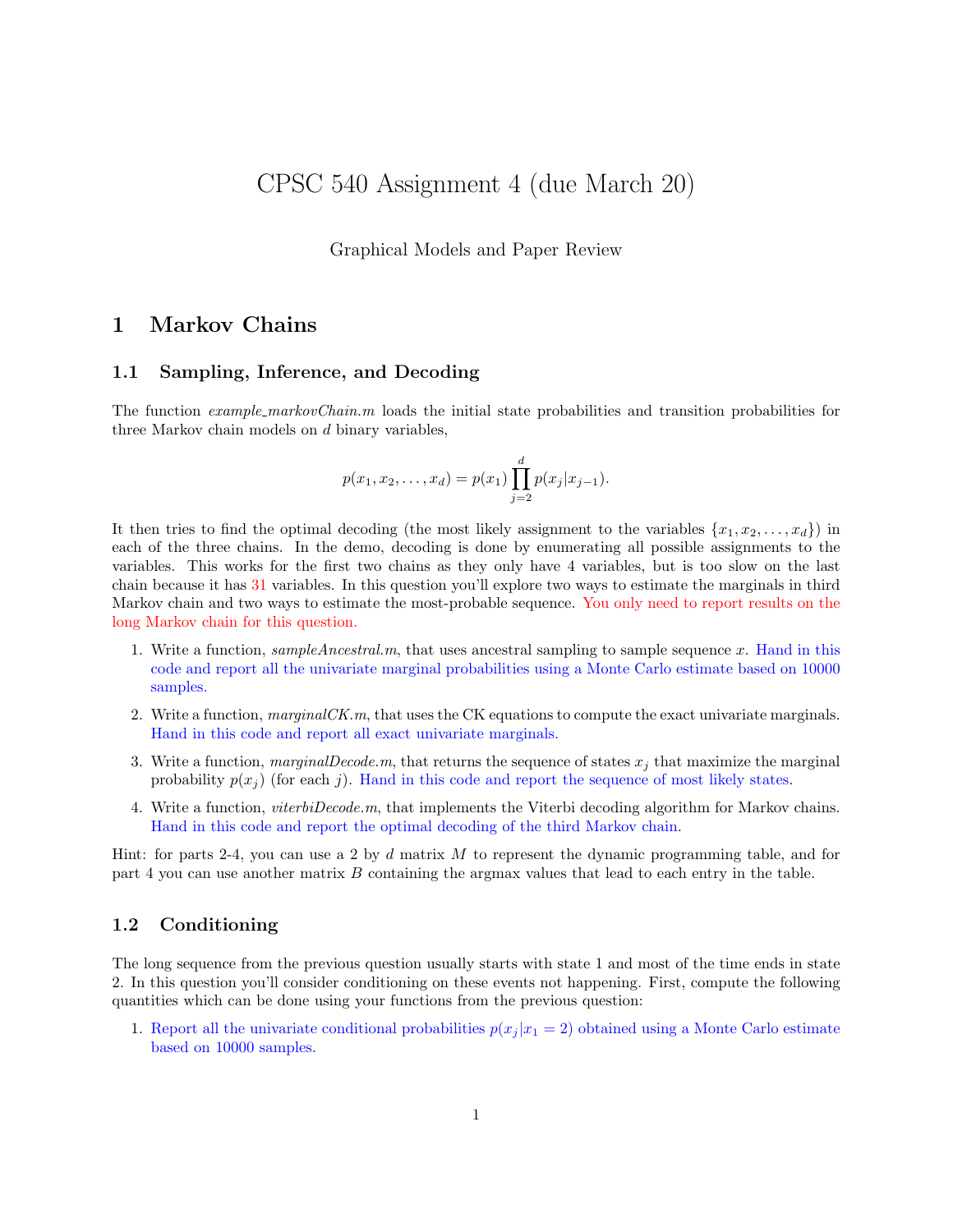- 2. Report all the exact univariate conditionals  $p(x_i | x_1 = 2)$ .
- 3. Report the sequence beginning with  $x_1 = 2$  that has the highest probability.
- 4. Report the sequence ending with  $x_d = 1$  that has the highest probability.

Hint: these conditions can be done by changing the input to the functions from the previous question.

Next consider the following cases (which require implementing an extra rejection step or backward phase):

- 5. Report all the univariate conditional probabilities  $p(x_j | x_d = 1)$  obtained using a Monte Carlo estimate based on 10000 samples and rejection sampling. Also report the number of samples accepted among the 10000 samples.
- 6. Write a function, sampleBackwards.m that uses backwards sampling to sample sequences where  $x_d =$ 1). Hand in this code and report all the univariate conditional probabilities  $p(x_j | x_d = 1)$  obtained using a Monte Carlo estimate based on 10000 samples.
- 7. Write a function, forwardBackwards.m that is able compute all exact univariate conditionals  $p(x_j | x_d =$ 1) in  $O(dk^2)$ . Hand in the code and report all the exact univariate conditionals  $p(x_j | x_d = 1)$ .

#### 1.3 1D Linear-Gaussian Markov Chains

Consider a continuous-state Markov chain where the initial distribution is given by

$$
x_0 \sim \mathcal{N}(m_0, v_0^2),
$$

and the transition distributions for  $j > 1$  are given by

$$
x_j | x_{j-1} \sim \mathcal{N}(w_j x_{j-1} + m_j, v_j^2).
$$

This model could be used to model an object moving through  $\mathbb{R}^{1}$ . Because of the Gaussian assumptions, this defines a joint Gaussian distribution over the variables while the marginal distributions are also Gaussian. For a generic  $j > 1$ , derive the form of the marginal distribution of  $x_j$ , expressing the marginal parameters  $\mu_j$  and  $\sigma_j$  recursively in terms of  $\mu_{j-1}$  and  $\sigma_{j-1}$ .

Hint: You can use Theorem 4.4.1 of Murphy's book.

## 2 Directed Acyclic Graphical Models

#### 2.1 D-Separation

Consider a directed acyclic graphical (DAG) model with the following graph structure:

<sup>&</sup>lt;sup>1</sup>In practical applications like object tracking, we typically have that the states  $x_j$  are 2- or 3-dimensions so we model an object like a submarine or an airplane moving through space.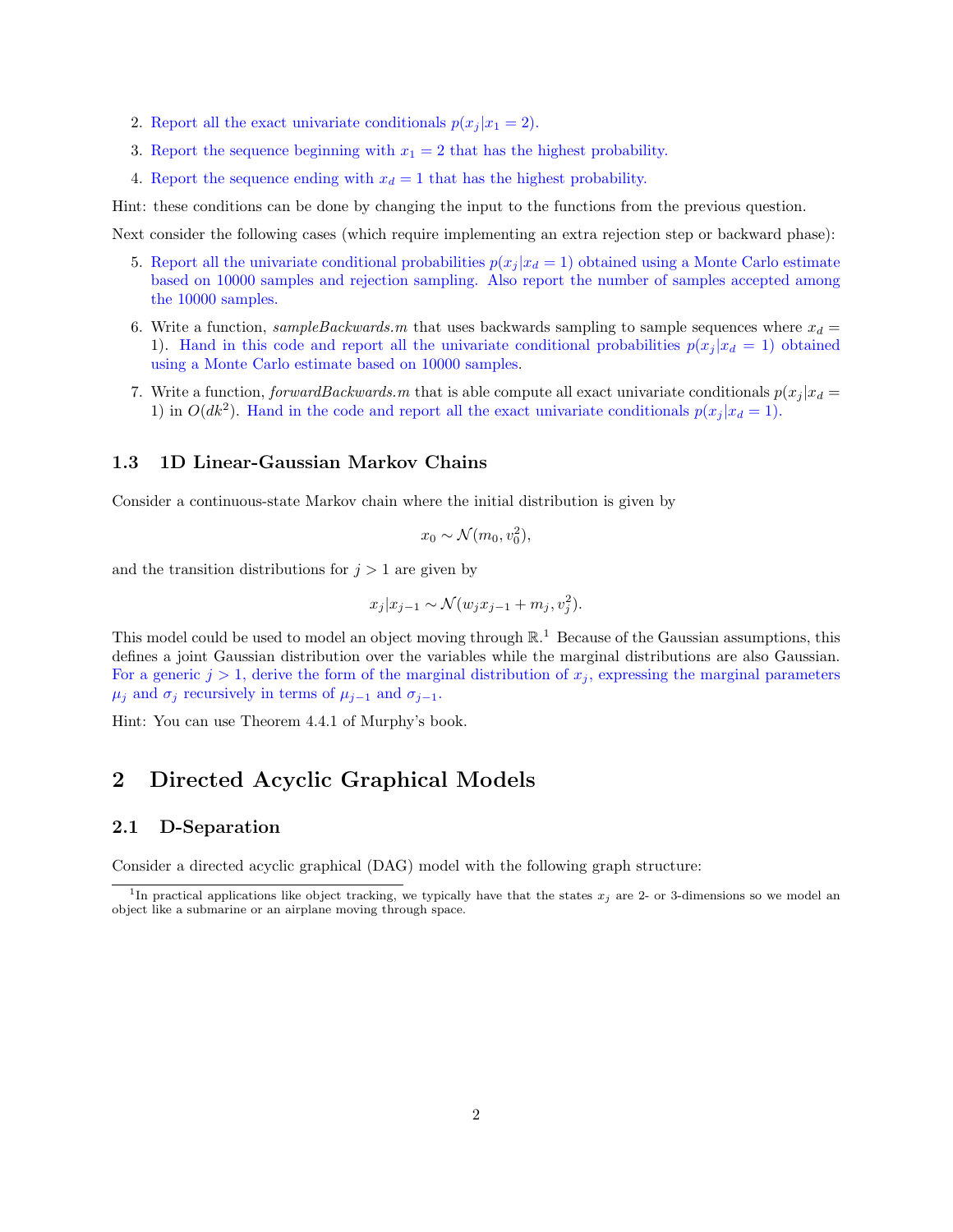

Assuming that the conditional independence properties are faithful to the graph, using d-separation briefly explain why the following are true or false:

- 1.  $B \perp F$ .
- 2.  $B \perp F \mid A$ .
- 3.  $B \perp F \mid C$ .
- 4.  $B \perp F \mid E$ .
- 5.  $B \perp F \mid I$ .
- 6.  $B \perp F \mid J$ .
- 7.  $B \perp F \mid C, E$ .

## 2.2 Exact Inference

While DAGs can be used as a visual representation of independence assumptions, they can also be used to simplify computations.This question will give you practice using the basic properties which allow efficient computations in graphical models. Consider the DAG model below, for distinguishing between different causes of shortness-of-breath (dyspnoea) and the causes of an abnormal lung x-ray, while modelling potential causes of these diseases too (whether the person is a smoker or had a 'visit' to a country with a high degree of tuberculosis).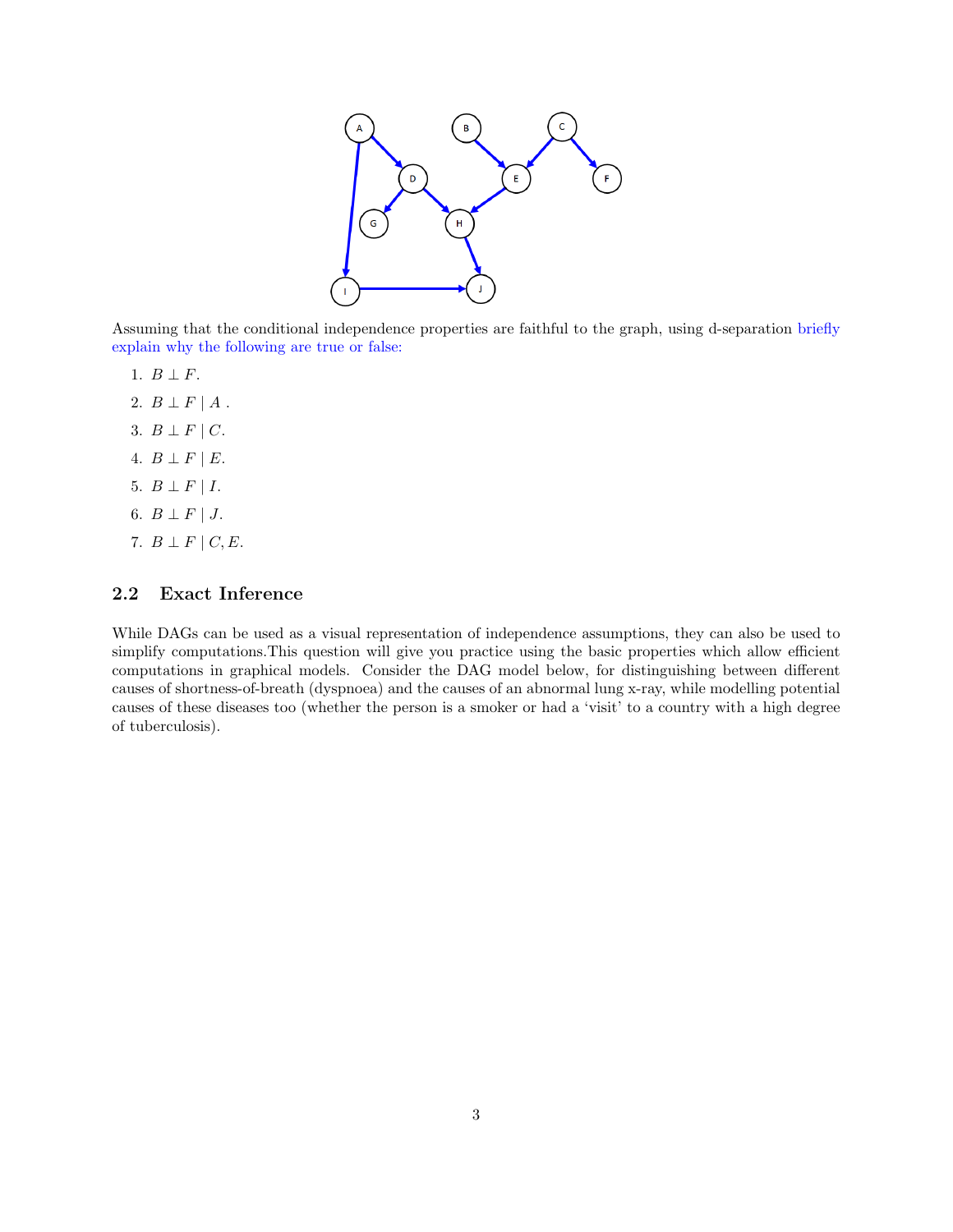

For this question, let's assume that we use the following parameterization of the network:

Visit  
\n
$$
p(V = 1) = 0.01
$$
  
\nSmoking  
\n $p(S = 1) = 0.2$   
\nTuberculosis  
\n $p(T = 1|V = 1) = 0.05$   
\n $p(T = 1|V = 0) = 0.01$   
\nLung Cancer  
\n $p(L = 1|S = 1) = 0.10$   
\n $p(L = 1|S = 0) = 0.01$   
\nBronchitis  
\n $p(B = 1|S = 0) = 0.30$   
\nAbnormal X-Ray  
\n $p(X = 1|T = 1, L = 1) = 1.00$   
\n $p(X = 1|T = 1, L = 0) = 0.98$   
\n $p(X = 1|T = 0, L = 1) = 0.9$   
\n $p(X = 1|T = 0, L = 0) = 0.05$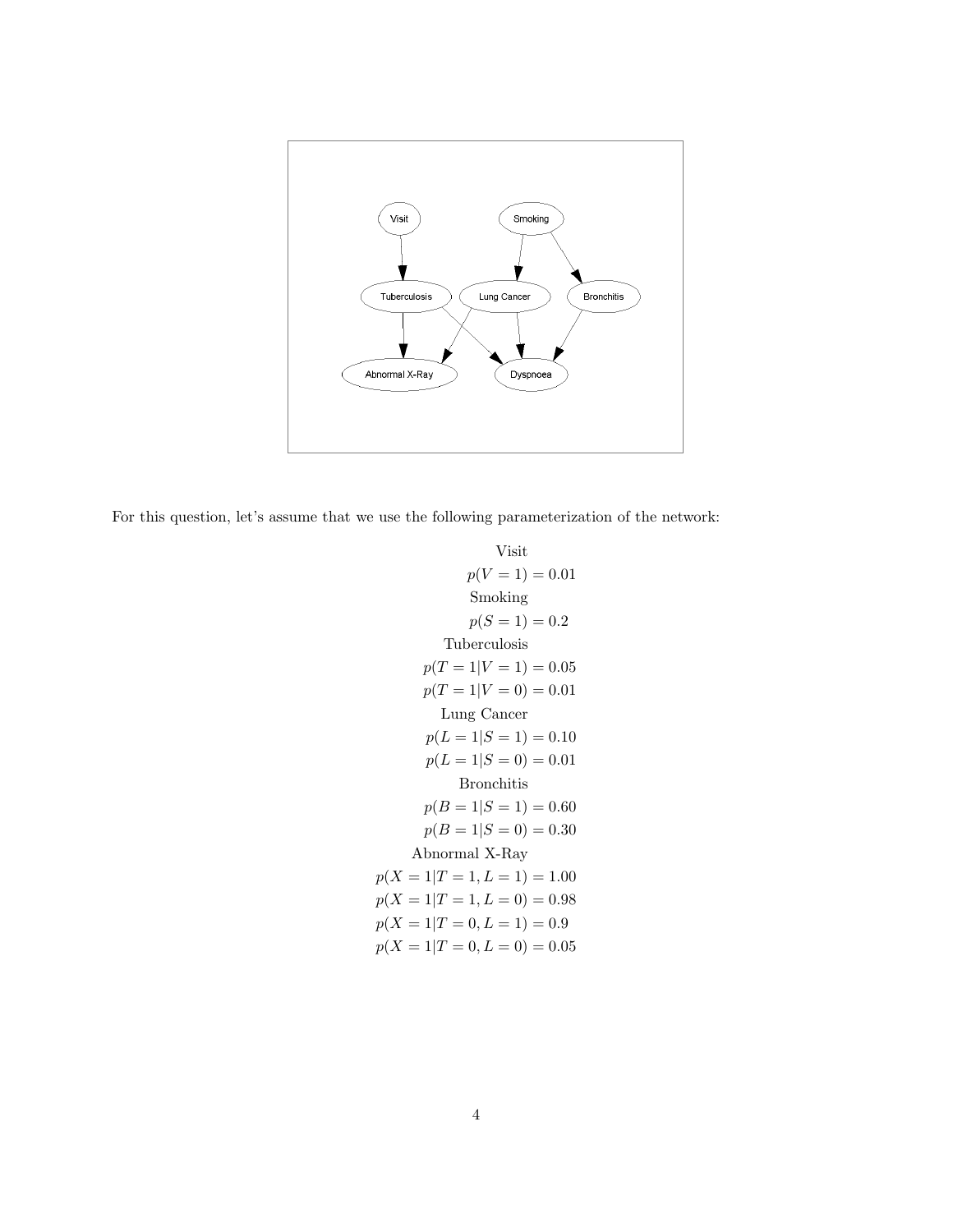Dyspnoea

| $p(D = 1 T = 1, L = 1, B = 1) = 0.90$ |  |
|---------------------------------------|--|
| $p(D = 1 T = 1, L = 1, B = 0) = 0.70$ |  |
| $p(D = 1 T = 1, L = 0, B = 1) = 0.85$ |  |
| $p(D = 1 T = 1, L = 0, B = 0) = 0.65$ |  |
| $p(D = 1 T = 0, L = 1, B = 1) = 0.82$ |  |
| $p(D = 1 T = 0, L = 1, B = 0) = 0.60$ |  |
| $p(D = 1 T = 0, L = 0, B = 1) = 0.80$ |  |
| $p(D = 1 T = 0, L = 0, B = 0) = 0.10$ |  |
|                                       |  |

Compute the following quantities (hints are given on the right, and these will be easier to do in order and if you use conditional independence properties to simplify the calculations):

0.  $p(S = 1)$  (marginal of root node; can read from table) 1.  $p(S = 0)$  (negation of marginal of root node; use sum to one constraint) 2.  $p(L = 1|S = 1)$  (conditional of child node given parents; can be read from table) 3.  $p(L = 1)$  (marginal of child node; marginalize over parent) 4.  $p(X = 1|T = 1, L = 1)$  (conditional of child given parents; can be read from table) 5.  $p(X = 1|T = 1)$  (conditional of child with missing parent; marginalize over missing parent) 6.  $p(X = 1|T = 1, S = 1)$  (conditional of child given parent and grand-parent, marginalize over missing parent) 7.  $p(X = 1)$  (marginal of leaf node; marginalize over parents and use independence to simplify) 8.  $p(T = 1|X = 1)$  (conditional of parent given child; use Bayes rule) 9.  $p(T = 1|L = 1)$  (conditional of parent given co-parent; use independence and then marginal) 10.  $p(T = 1 | X = 1, L = 1)$  (conditional of parent given child and co-parent; use Bayes rule)

## 2.3 Inpainting

The function *example fil.m* loads a variant of the MNIST dataset. It contains all the training images but the test images are missing their bottom half. Running this function fits an independent Bernoulli model to the training set, and then shows the result of applying the density model to "fill in" four random test examples. It performs pretty badly because the independent model can't condition on the known top-half of the images.

- 1. Make a variant of the demo where you fit an inhomogeneous Markov chain to each image column. Hand in your code and an example of using this model to fill in 4 random test images.
- 2. Make a variant of the demo where you fit a directed acyclic graphical model to the data, using general discrete conditional probabilities and where the parents of pixel  $(i, j)$  are the other 8 pixels in the region  $(i-2:i, j-2:j)$ . Hand in your code and an example of using this model to fill in 4 random test images.
- 3. Consider using more than 8 pixels are parents in the above model, such as the 15 pixels in the region  $(i-3:i,j-3:j)$ . If you do this, the code will often place white pixels in the bottom right corner of the image even though no training example has a white pixel there. Why would it do this?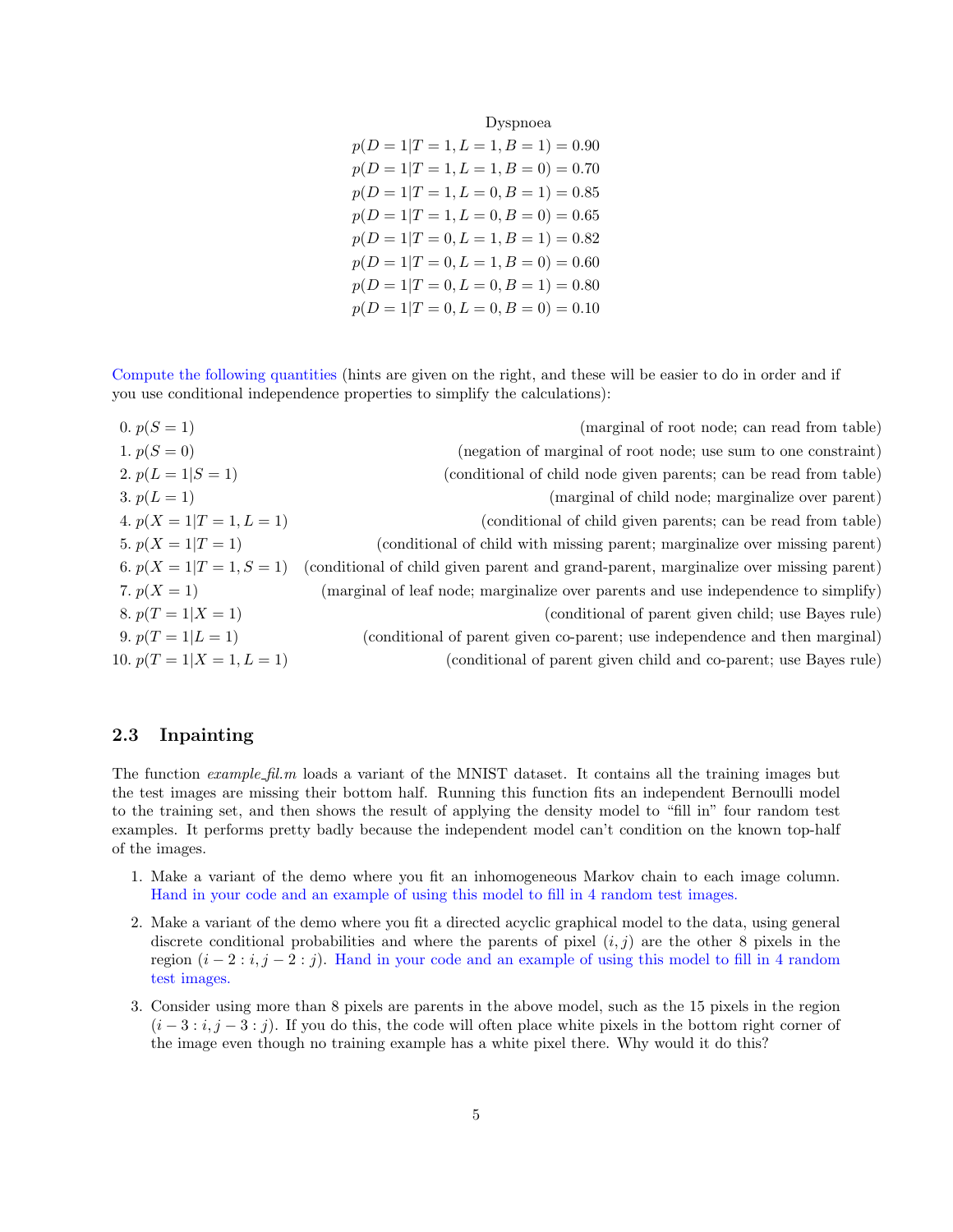4. Make a variant of the demo where you fit a sigmoid belief network to the data, where the parents of pixel  $(i, j)$  are the other pixels in the region  $(1 : i, 1 : j)$ . Hand in your code and an example of using this model to fill in 4 random test images.

Hints: For parts 2-4, you may find it helpful to make an m by m cell array called models where element  $(i, j)$ contains the model for pixel  $(i, j)$ . For these parts the size of the dataset also mean you will probably need to vectorize your computation. The functions permute and reshape will help you, making a sparse version of X with sparse can also speed up many operations. For part 2, you can use  $\frac{binaryTabular}{m}$  to fit the discrete conditional distribution and sample from it (a reasonable value of  $\alpha$  is 1). For part 4, you can use *logisticL2.m* to fit logistic regression models and sample from them (a reasonable value of  $\lambda$  is 1). Note that logisticL2.m uses a  $\{-1, 1\}$  encoding of y while binaryTabular.m uses a  $\{0, 1\}$  encoding (both support sparse  $X$ ).

## 3 Paper Review

### 3.1 Finding Relevant Papers

To help you make progress on your project, for this part you should hand in a list of 10 academic papers related to your current project topic. Finding related work is often one of the first steps towards getting a new project started, and it gives you an idea of what has (and has not) been explored. Some strategies for finding related papers are:

- 1. Use Google: try the keywords you think are most relevant. Asking people in your lab (or related labs) for references is also often a good starting point.
- 2. Once you have found a few related papers, read their introduction section to find references that these papers think are worth mentioning.
- 3. Once you have found a few related papers, use Google Scholar to look through the list of references that are citing these papers. You may have to do some sifting if there are a lot of citations. Reasonable criteria to sift through large reference lists include looking for the ones with the most citations or focusing on the more recent ones (then returning to Step 2 to find the more-relevant older references).

For this question you only need to provide a list, but in Assignment 5 you will have to do a survey of 10 papers. So it's worth trying to identify papers that are both relevant and important at this point. For some types of projects it will be easier to find papers than others. If you are having trouble, post on Piazza.

Although the papers do not need to all be machine learning papers, the course project does need to be related to machine learning in some way, so at least a subset of the papers should be machine learning papers. Here is a rough guide to some of the most reputable places to where you see machine learning works published:

- The International Conference on Machine Learning (ICML) and the conference on Advances in Neural Information Processing (NIPS) are the top places to publish machine learning work. The Journal of Machine Learning Research (JMLR) is the top journal, although in this field conference publications are usually viewed as more prestigious.
- Other good venues include AISTATS (emphasis on statistics), UAI (emphasis on graphical models), COLT (emphasis on theory), ICLR (emphasis on deep learning), ECML-PKDD (European version of ICML), CVPR and ICCV/ECCV (emphasis on computer vision), ACL and EMNLP (emphasis on language), KDD (emphasis on data mining), AAAI/IJCAI (emphasis on AI more broadly), JRSSB and Annals of Stats (emphasis on statistics more broadly), and Science and Nature (emphasis on science more broadly).